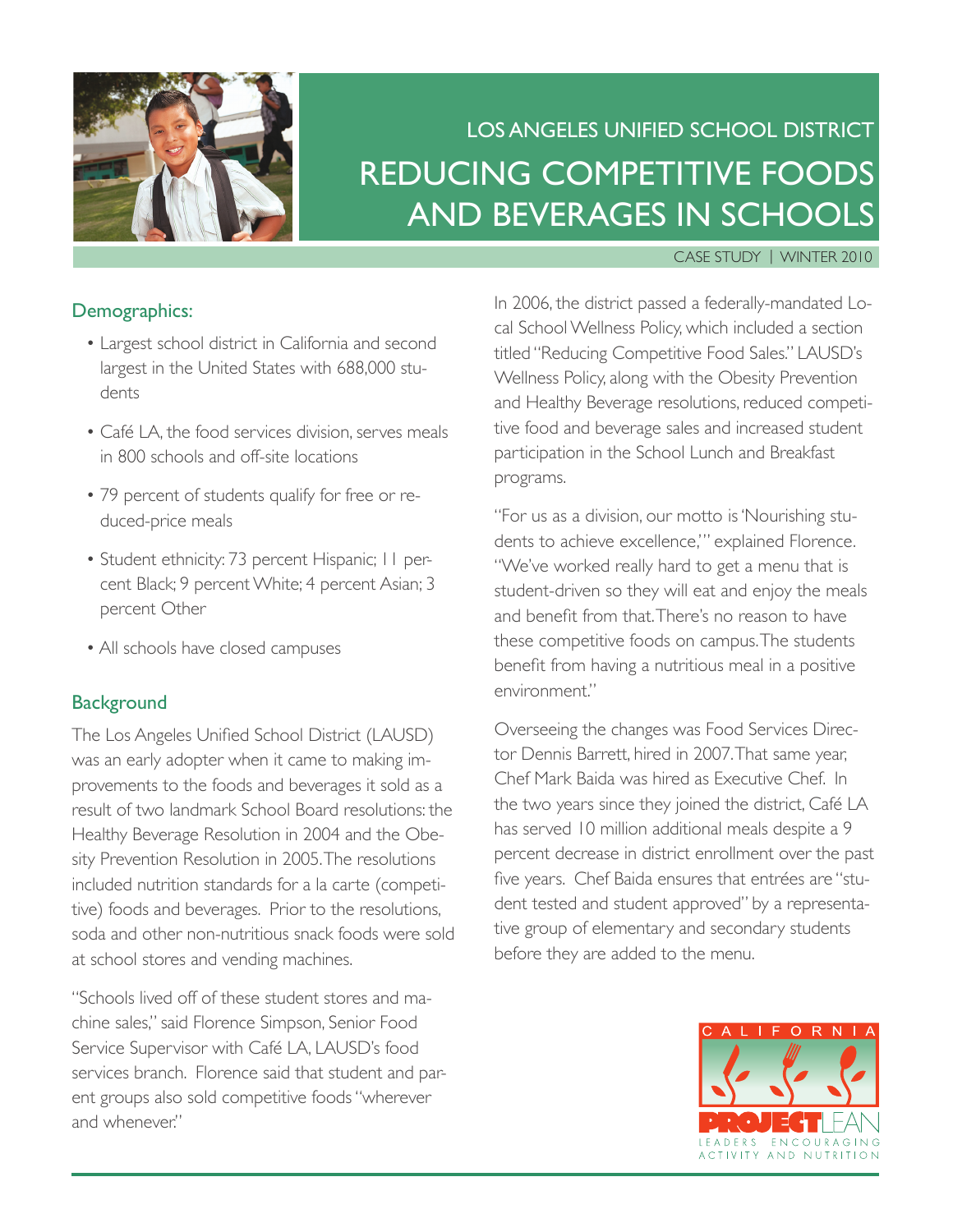## cAse stUDY

While Café LA did not sell competitive foods prior to the passage of the resolutions, they did sell components of the meal a la carte. Now, with a focus on selling complete meals, the only a la carte items sold to students in the school cafeterias are milk and 100% juice. The focus on meals has resulted in more students eating balanced meals of better quality rather than snack items.

One successful strategy LAUSD utilized to increase meal quality while controlling costs was to decrease the number of entrees offered on any day from a high of 15 to the current three selections. "Because we're eliminating waste, we can provide a better product and offer the items the students want like cut fruits and vegetables," said Florence. School stores and vending machines now have better compliance with nutrition standards thanks to a requirement that schools purchase only products on the district's "Approved List of Snack Foods" and "Approved List of Beverages."

### **Challenges and Solutions**

The overall cafeteria atmosphere and ability to get a large number of students served in a short lunch period were challenges throughout the district. Through bond funding, 63 middle and high school cafeterias were modernized during the 2008/2009 school year. The new "retail" atmosphere resulted in faster service, an attractive meal venue, and equipment that maintains proper food temperatures. To see a video of the new "food courts," visit

 http://cafe-la.lausd.net/What%27s\_Cooking/ Caf%C3%A9\_L.A.\_Modernization

*Finding the best ways to reach principals with information and resources remains a challenge.*

While there have been major improvements in the foods sold in school stores and vending machines since the school board resolutions, ensuring compliance district-wide is a continuing challenge. Last year, former school board member Marlene Canter asked the district's Office of the Inspector General to conduct an audit to assess compliance with the board motions. Audit results were released in spring 2009 and the findings noted:

- A lack of knowledge by school staff, administrators and parents regarding the Healthy Beverage and Obesity Prevention resolutions;
- Little or no communication to school staff, administrators and parents regarding the policies;
- Sales of unauthorized food and beverages to students (e.g., nachos, churros, donuts) before, during and after school;
- No periodic observation policy to monitor vendors and prevent the placement of unauthorized products.

"There's a big push this year to get schools to act on the resolutions," said Florence. Board members have sent information to school administrators, including principals, about what items can and cannot be sold on campus, setting the expectation that the rules will be followed. The Cafeteria Improvement Committee, which includes parents, students and advocates, are in support of the efforts to continually improve the school food environment and are continuing to keep the issue in the forefront of the district. A hotline has been set up for cafeteria staff to call if they see violations on campuses. With a